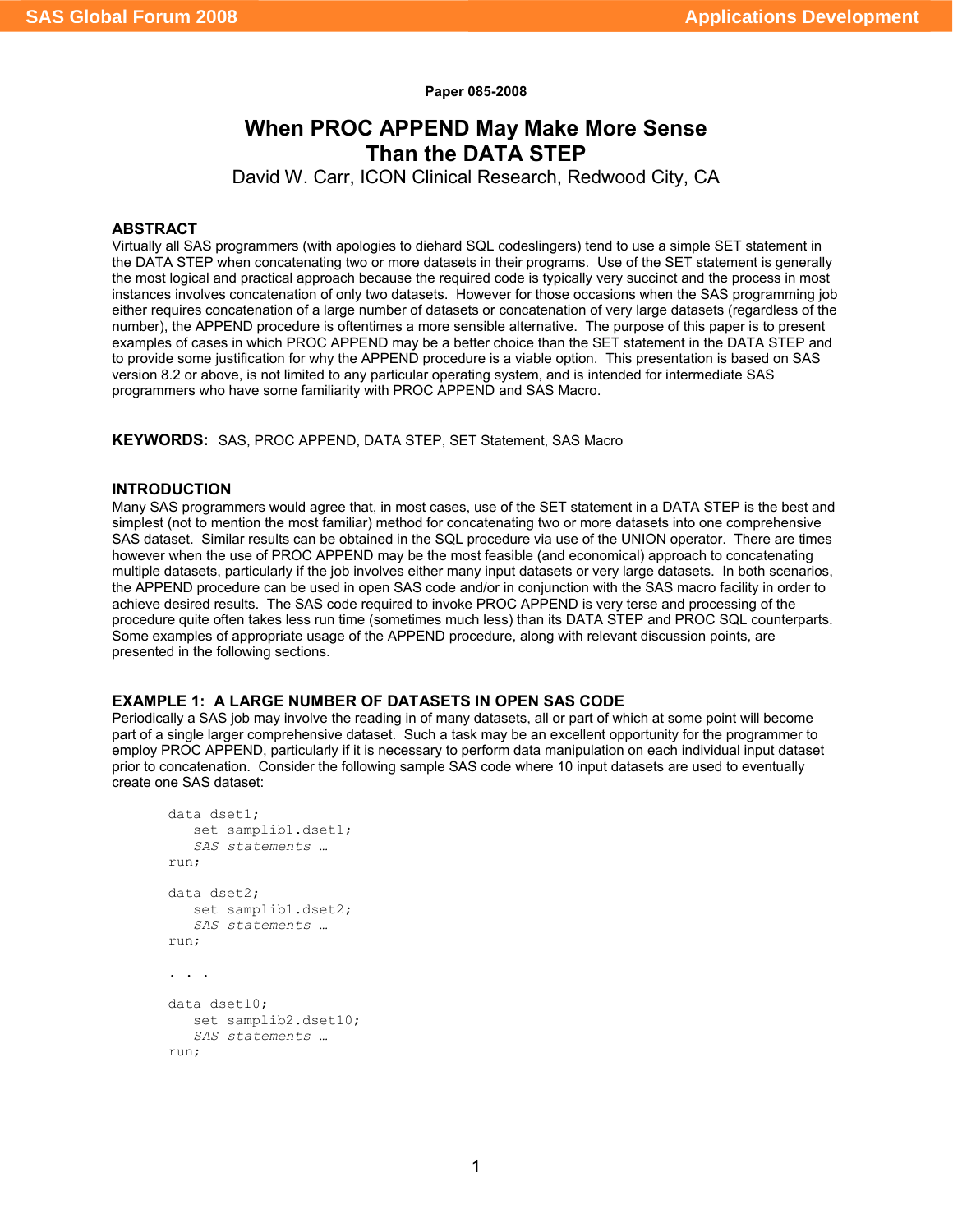The programmer can concatenate these input datasets in any number of ways. One way would be to use a SET statement in the DATA STEP immediately after each new input dataset is read in and data manipulation is performed.

```
data dset1;
  set samplib1.dset1;
   SAS statements …
run;
data dset2;
  set samplib1.dset2;
  SAS statements …
run;
data alldata;
  set dset1
       dset2;
run;
data dset3;
  set samplib1.dset3;
  SAS statements …
run;
data alldata;
   set alldata
       dset3;
run;
. . .
```
Another method would be to concatenate all the input datasets at one time using a SET statement.

```
data dset1;
  set samplib1.dset1;
  SAS statements …
run;
. . . .
data dset10;
  set samplib2.dset10;
  SAS statements …
run;
data alldata;
   set dset1
       dset2
       dset3
       dset4
       dset5
       dset6
       dset7
       dset8
       dset9
       dset10
       ;
run;
```
And the APPEND procedure could also be used in this case.

```
data dset1;
  set samplib1.dset1;
  SAS statements …
run;
```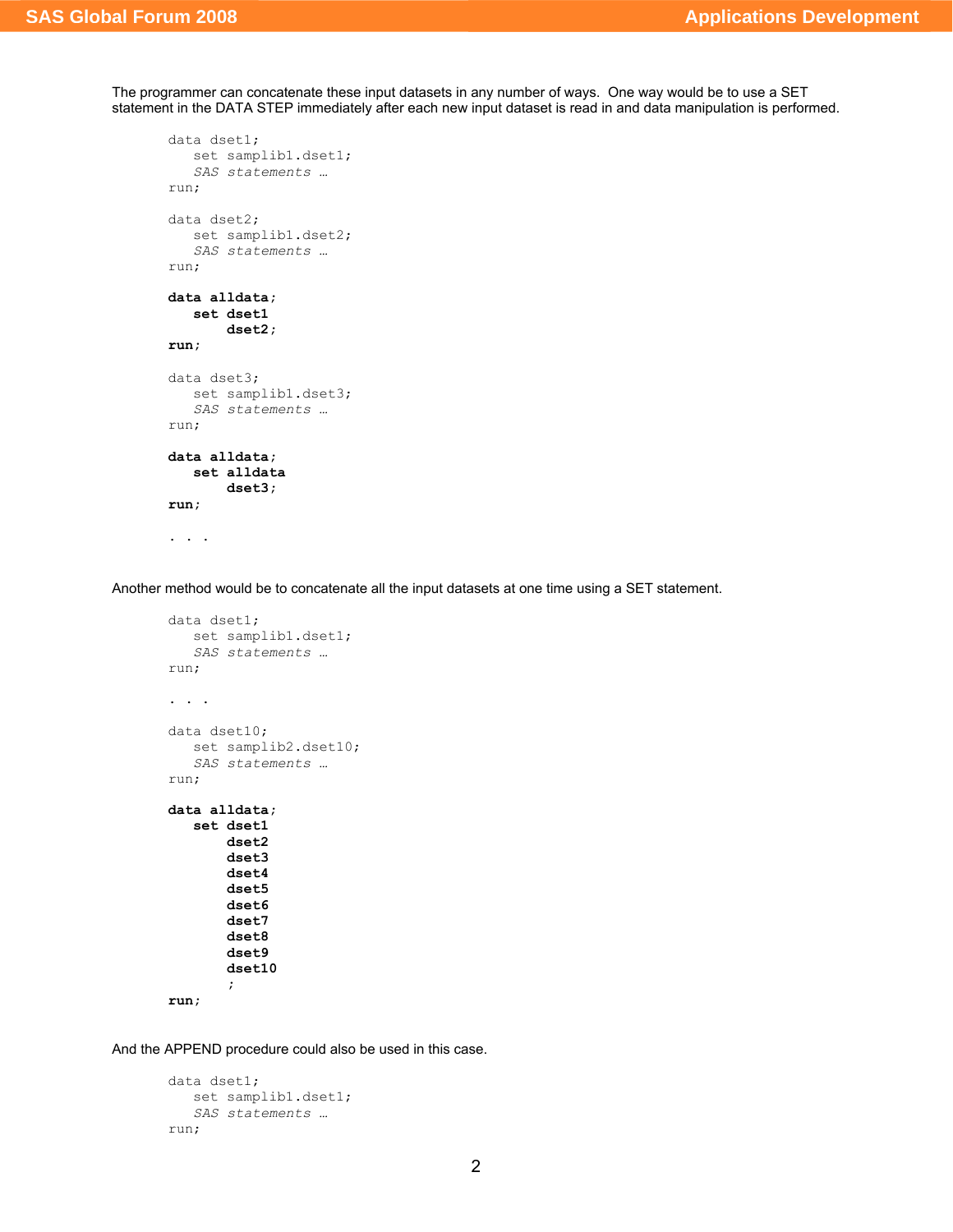```
proc append base=alldata data=dset1;
run;
data dset2;
   set samplib1.dset2;
   SAS statements …
run;
proc append base=alldata data=dset2;
run;
```
. . .

TIP: In the sample code provided above, it could be beneficial to create a small macro containing the PROC APPEND code that simply calls the work dataset following each DATA STEP. Such a macro could potentially save the programmer keystrokes in the long run.

```
%macro append(dsn);
  proc append base=alldata data=&dsn;
  run;
%mend append;
data dset1;
  set samplib1.dset1;
  SAS statements …
run;
%append(dset1);
```
NOTE: If the work dataset ALLDATA does not already exist, the dataset is automatically created by SAS.

### **EXAMPLE 1 DISCUSSION**

The first method demonstrated above is largely foolproof for obtaining desired results but may not be the optimal way to accomplish stacking of datasets if processing efficiency (run time) is a consideration. This is because when executing the SET statement, SAS has to physically read in both datasets in order to create the output dataset. Consequently, run time is affected by the ever-increasing size of the comprehensive dataset being constructed (in this case, ALLDATA).

The second method, in which all the input datasets are read in a single DATA STEP, is most likely a better alternative since it requires less processing time due to the fact that the input datasets are in effect read in only once. The single DATA STEP/SET statement method is in fact the best means (better too than the APPEND procedure) to concatenate datasets in this example if the data subsequently require more manipulation that can be accomplished within the same DATA STEP. One disadvantage to this method is that the programmer may have to scroll back up through the program in order to manually identify the names of all the input datasets to be read in the SET statement, particularly if the dataset names aren't sequential (i.e. DSET1, DSET2, … DSET10).

PROC APPEND may be the best choice to concatenate the input datasets if (1) processing time is a consideration and (2) no further data manipulation is required (or no other necessary data manipulation can be performed afterward without first employing PROC SORT or another SAS procedure). The APPEND procedure can improve processing time substantially because SAS only reads in the dataset being appended (i.e. the dataset identified by the syntax 'DATA=') and in effect attaches that dataset to the end of the base dataset (i.e. the dataset identified by the syntax 'BASE='). Run time efficiency is probably the single greatest advantage that PROC APPEND has to offer in most instances.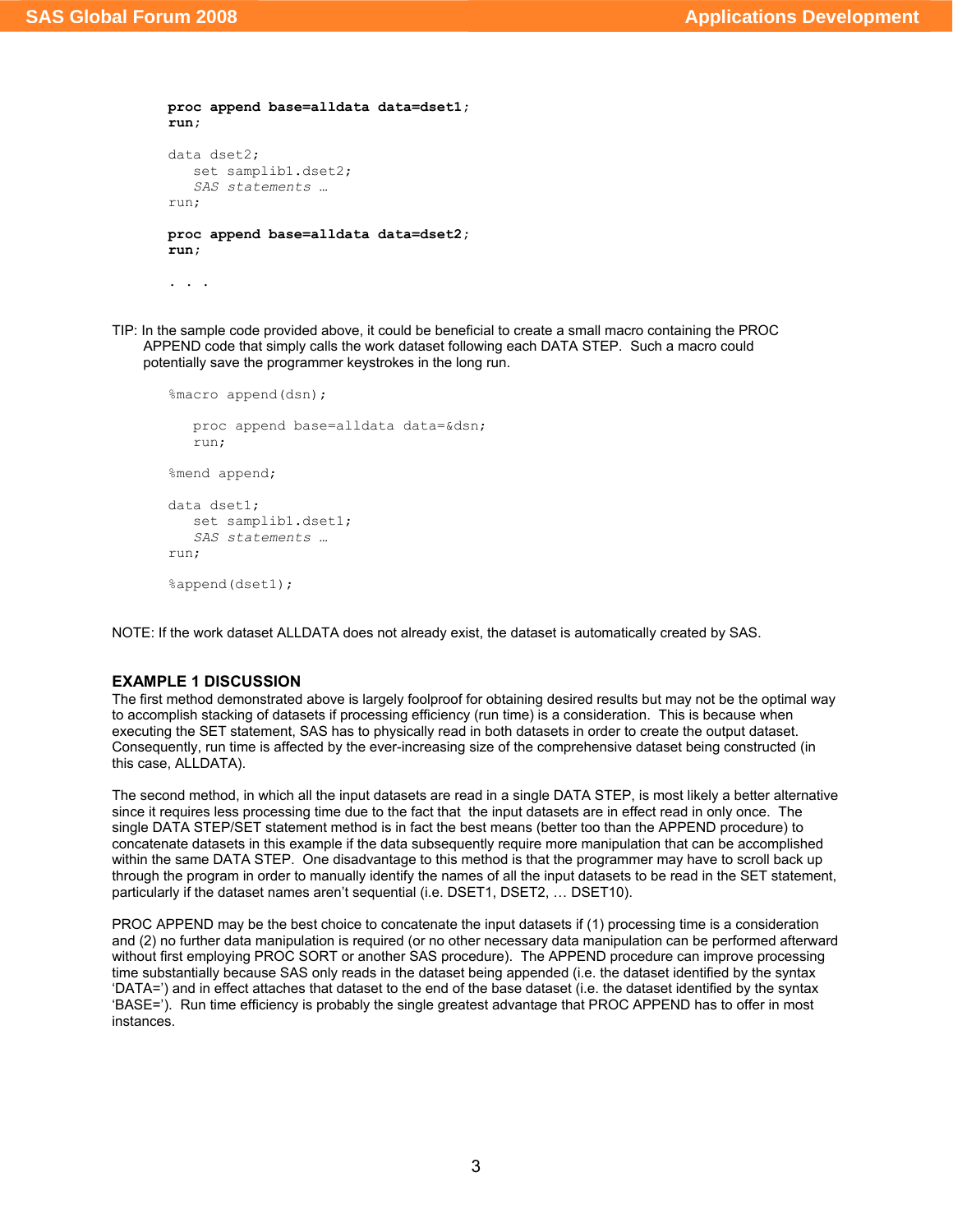# **EXAMPLE 2: A LARGE NUMBER OF DATASETS IN MACRO CODE**

Similar to example 1, PROC APPEND can also be used to create a large dataset from several input datasets when used within a SAS macro. The code for such a macro might look something like this:

```
%macro appdsn(lib=,dsn=,cond=%str());
   data &dsn;
      length charcd $40;
      set &lib..&dsn (keep=membid vbtext pttext flag:);
     where &cond;
      %if %upcase(&lib)=SAMPLIB1 %then
         %do;
            source=1;
            charcd=vbtext;
         %end;
      %else
         \& do:
            source=2;
            charcd=pttext; 
         %end;
   run;
   proc append base=alldata data=&dsn;
  run;
%mend appdsn;
%appdsn(lib=samplib1,dsn=dset1,cond=flag3>.);
%appdsn(lib=samplib1,dsn=dset2,cond=flag2>.);
. . .
%appdsn(lib=samplib2,dsn=dset10,cond=flag5>.);
```
# **EXAMPLE 2 DISCUSSION**

Again, as with example 1, PROC APPEND is most useful here because some unique processing of each input dataset is done prior to concatenation onto the single comprehensive dataset (and we assume no other data manipulation will subsequently be required). Another advantage granted to the programmer in this scenario is dynamic concatenation of SAS data (versus setting all the data together in a SET statement after the macro execution). This code may best demonstrate how PROC APPEND can be used with SAS macro language to gain efficiency in both code writing (fewer keystrokes) and program processing time.

## **EXAMPLE 3: VERY LARGE INPUT DATASETS**

Another instance where PROC APPEND can be used to the programmer's advantage involves SAS jobs that require building a single dataset from very large input datasets. Assume now that we are to build a final dataset from two input datasets, DSN1 and DSN2, each of which contains about 20 million records. The syntax for accomplishing this task in PROC APPEND would be very simple:

```
proc append base=dsn1 data=dsn2;
run;
```
### **EXAMPLE 3 DISCUSSION**

Although requiring much less code than the previous 2 examples, conceptually this final example perhaps best demonstrates the power of PROC APPEND in terms of run time efficiency. The APPEND procedure in this case may process as much as three times more quickly than a simple SET statement in a SAS DATA STEP. Again, this is due to the fact that the procedure only actually processes (or reads in) the DSN2 dataset for the append in contrast to the SET statement which must read in and process both datasets DSN1 and DSN2. This may have significant implications for programmers working in the health care/claims and financial industries where processing of millions of records of data is fairly routine.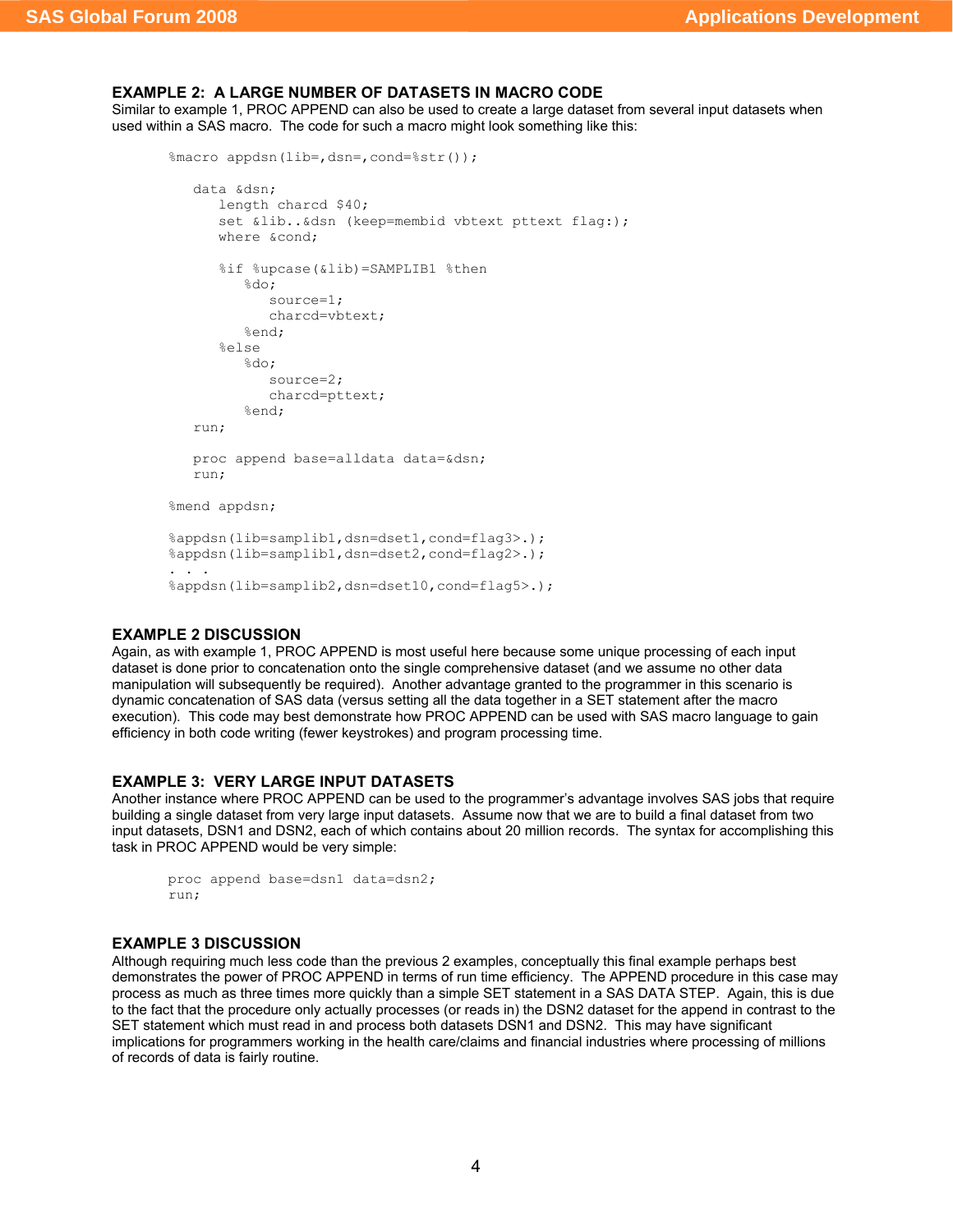#### **THERE'S ALMOST ALWAYS A CATCH**

As with many other ways of doing things within SAS, there do exist some costs and considerations to be addressed when using the APPEND procedure. The primary concern for the programmer in using PROC APPEND is trying to ensure that the datasets involved in the procedure have the same variables and variable attributes. For instance, suppose we are appending two datasets, DSN1 and DSN2:

```
proc append base=dsn1 data=dsn2;
run;
```
Suppose also that the two datasets have the exact same variables but the common variable CHARVAR has a length of \$35 in the DSN1 dataset and \$40 in DSN2. As a result, SAS would return the following message in the LOG:

```
WARNING: Variable charvar has different lengths on BASE and DATA files (BASE 35 
        DATA 40).
ERROR: No appending done because of anomalies listed above. Use FORCE option 
      to append these files.
```
As the LOG message implies, no appending is done and use of the FORCE option is necessary to append the input files. The consequent required syntax to correct this issue would look like this:

```
proc append base=dsn1 data=dsn2 force;
run;
```
There are two items that still should be noted here. First, even though the above code will produce a successful concatenation of datasets, SAS may return the following message in the LOG file:

```
WARNING: Variable charvar has different lengths on BASE and DATA files (BASE 35 
         DATA 40).
NOTE: FORCE is specified, so dropping/truncating will occur.
```
This could be an issue for the programmer if he/she works in an environment where ERROR and WARNING messages in the LOG file are unacceptable in production runs.

The second point to be made here is that when encountering differing attributes for the same variable in the APPEND procedure, SAS accepts the attributes from the variable in the base dataset (in this case, DSN1). From the previous example, this would mean that the length of CHARVAR in the output dataset will be \$35 since that is the length that exists in DSN1. Thus, values for CHARVAR from DSN2 that are greater than 35 characters in length are truncated.

So what about instances in PROC APPEND where some variables exist in one dataset but not in the other? Assume now that we are appending datasets DSN3 and DSN4:

```
proc append base=dsn3 data=dsn4;
run;
```
Assume also that the two datasets have the same variables and variable attributes with the exception that dataset DSN3 has a variable named TESTFLG which does not exist in DSN4. Although successful concatenation of these datasets will occur, SAS may produce the following message in the program's LOG file:

WARNING: Variable testflg was not found on DATA file.

Again, this could potentially be problematic in SAS environments where WARNING messages in the LOG are forbidden.

## **USEFUL TIPS AND OTHER CONSIDERATIONS FOR USING PROC APPEND**

To reiterate, if it is possible for the programmer to (1) read in all input datasets with a SET statement without any prior data manipulation and (2) perform any subsequent necessary data manipulation within the same DATA STEP, then DATA STEP processing with the SET statement will almost always be the best method for creating a comprehensive dataset from several input datasets. If however one of the scenarios previously described should present itself to the programmer, the following are some tips and/or points to keep in mind when using the APPEND procedure:

- Strive to ensure that both datasets have the same exact variables and variable attributes to avoid a 'messy' log (i.e. avoid using the FORCE option if at all possible).
- It is always best to explicitly define the dataset name using the 'DATA=' option in the PROC APPEND statement. If 'DATA=xxxx' is not specified, SAS uses the dataset most recently created.